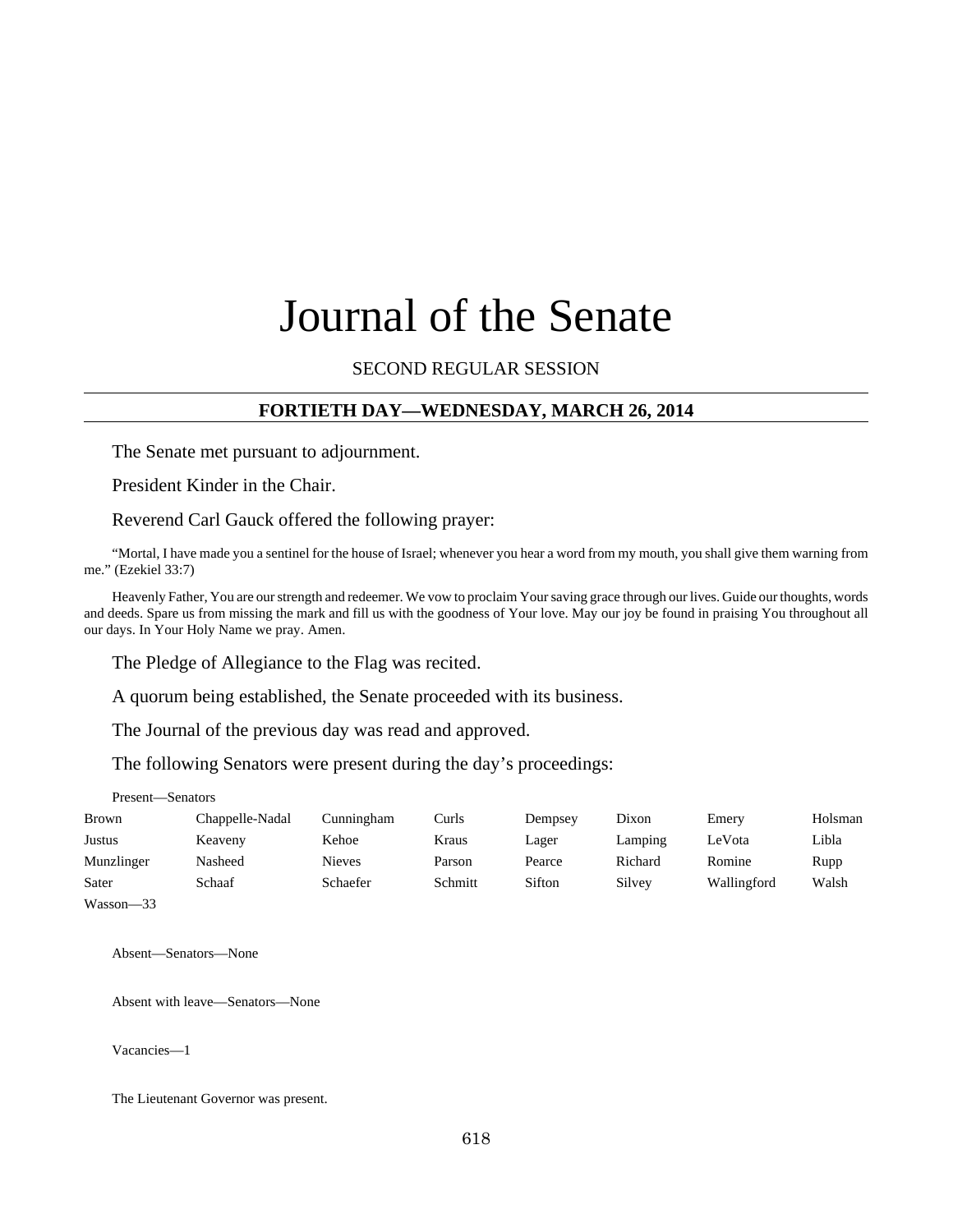#### **RESOLUTIONS**

Senator Kehoe offered Senate Resolution No. 1648, regarding the One Hundredth Anniversary of Mid America Bank, which was adopted.

Senator Dempsey offered Senate Resolution No. 1649, regarding Dr. John A. Stormer, Troy, which was adopted.

#### **REPORTS OF STANDING COMMITTEES**

Senator Richard, Chairman of the Committee on Rules, Joint Rules, Resolutions and Ethics, submitted the following report:

Mr. President: Your Committee on Rules, Joint Rules, Resolutions and Ethics, to which was referred **SS** for **SCS** for **SB 720**, begs leave to report that it has examined the same and finds that the bill has been truly perfected and that the printed copies furnished the Senators are correct.

#### **HOUSE BILLS ON THIRD READING**

**HB 2014**, introduced by Representative Stream, with **SCS**, entitled:

An Act to appropriate money for supplemental purposes for the several departments and offices of state government, and for the payment of various claims for refunds, for persons, firms, and corporations, and for other purposes, and to transfer money among certain funds, from the funds designated for the fiscal period ending June 30, 2014.

Was taken up by Senator Schaefer.

**SCS** for **HB 2014**, entitled:

#### SENATE COMMITTEE SUBSTITUTE FOR HOUSE BILL NO. 2014

An Act to appropriate money for supplemental purposes for the several departments and offices of state government, and for the payment of various claims for refunds, for persons, firms, and corporations, and for other purposes, and to transfer money among certain funds, from the funds designated for the fiscal period ending June 30, 2014.

Was taken up.

Senator Schaefer moved that **SCS** for **HB 2014** be adopted.

Senator Nasheed offered **SA 1**, which was read:

#### SENATE AMENDMENT NO. 1

Amend Senate Committee Substitute for House Bill No. 2014, Page 11, Section 14.278, Line 4, by deleting the number "\$3,000,000" and inserting in lieu thereof the number "\$6,300,000"; and

Further amend said page, section 14.279, line 3, by deleting the number "\$3,000,000" and inserting in lieu thereof the number "\$6,300,000"; and

Further amend bill totals accordingly.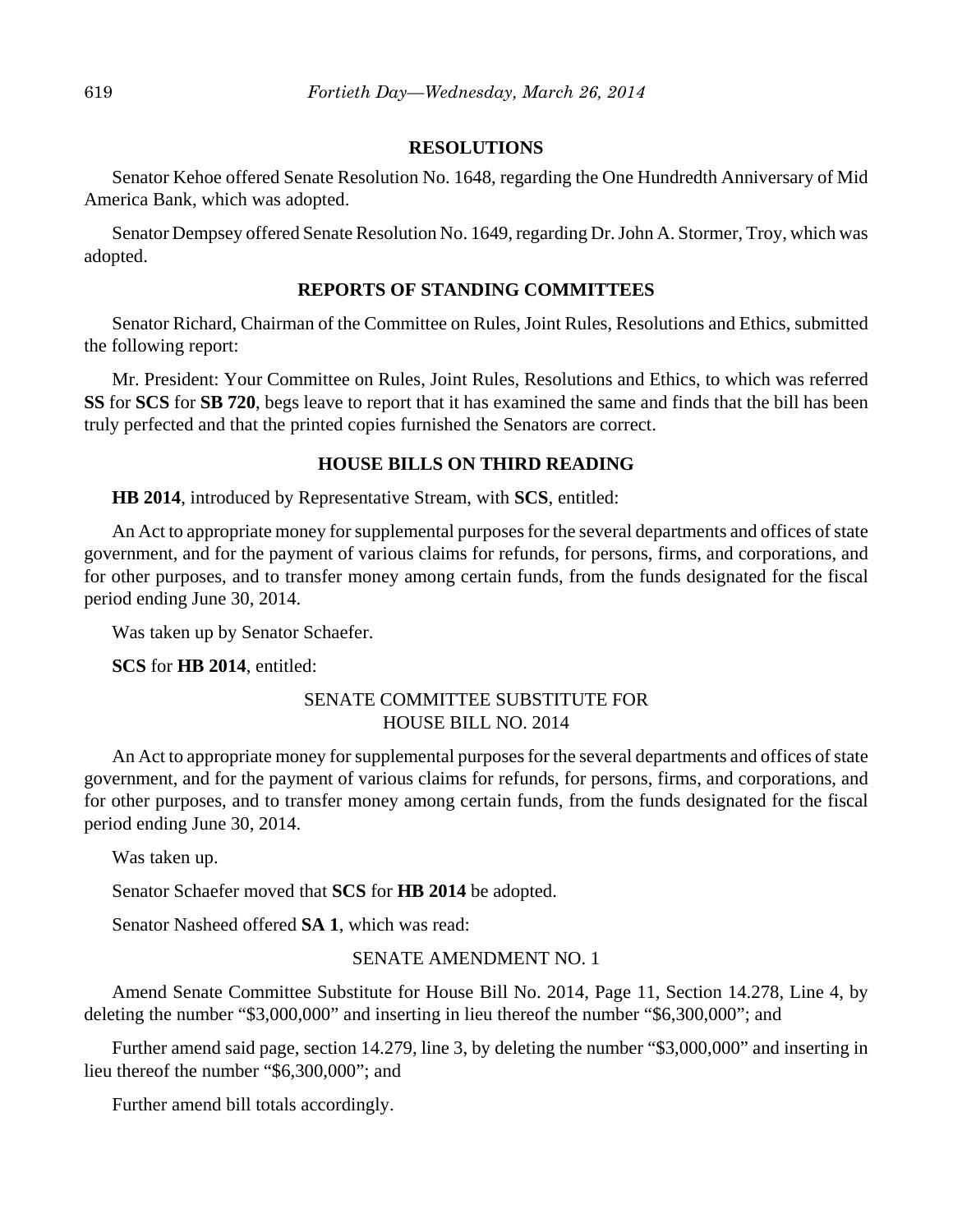Senator Nasheed moved that the above amendment be adopted.

Senator Schaefer raised the point of order that **SA 1** is out of order in that it goes above the amount the Governor has provided in his supplemental appropriations bill, as referenced by Article IV, Section 25 of the Constitution.

The point of order was referred to the President Pro Tem who ruled it well taken.

Senator Schaefer moved that **SCS** for **HB 2014** be adopted.

Senator Nasheed offered **SA 2**, which was read:

## SENATE AMENDMENT NO. 2

Amend Senate Committee Substitute for House Bill No. 2014, Page 11, Section 14.278, Line 4, by deleting the number "\$3,000,000" and inserting in lieu thereof the number "\$3,500,000"; and

Further amend said page, section 14.279, line 3, by deleting the number "\$3,000,000" and inserting in lieu thereof the number "\$3,500,000"; and

Further amend bill totals accordingly.

Senator Nasheed moved that the above amendment be adopted, which motion failed.

Senator Schaefer moved that **SCS** for **HB 2014** be adopted, which motion prevailed.

On motion of Senator Schaefer, **SCS** for **HB 2014** was read the 3rd time and finally passed by the following vote:

YEAS—Senators

| Brown   | Cunningham    | Curls   | Dempsey | Dixon   | Emery       | Holsman   | Justus     |
|---------|---------------|---------|---------|---------|-------------|-----------|------------|
| Keaveny | Kehoe         | Kraus   | Lager   | Lamping | LeVota      | Libla     | Munzlinger |
| Nasheed | <b>Nieves</b> | Parson  | Pearce  | Richard | Romine      | Rupp      | Sater      |
| Schaaf  | Schaefer      | Schmitt | Sifton  | Silvey  | Wallingford | Wasson—31 |            |

NAYS—Senators—None

Absent—Senator Walsh—1

```
Absent with leave—Senator Chappelle-Nadal—1
```
Vacancies—1

The President declared the bill passed.

On motion of Senator Schaefer, title to the bill was agreed to.

Senator Schaefer moved that the vote by which the bill passed be reconsidered.

Senator Richard moved that motion lay on the table, which motion prevailed.

## **SENATE BILLS FOR PERFECTION**

Senator Wallingford moved that **SB 660** be called from the Informal Calendar and again taken up for perfection, which motion prevailed.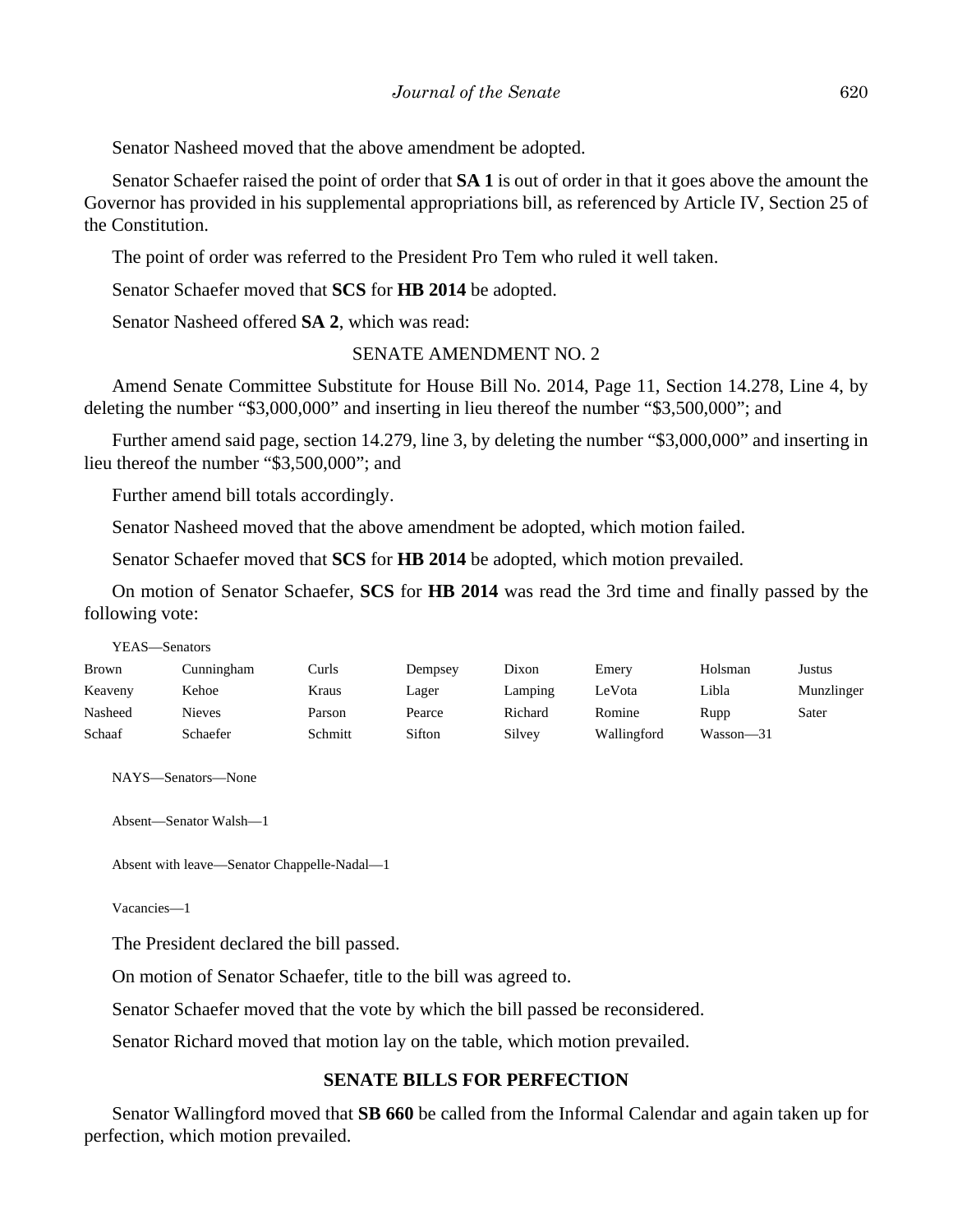Senator Pearce assumed the Chair.

Senator Nieves assumed the Chair.

On motion of Senator Wallingford, **SB 660** was declared perfected and ordered printed.

Senator Kehoe moved that **SB 673**, with **SA 1** (pending), be called from the Informal Calendar and again taken up for perfection, which motion prevailed.

At the request of Senator Kehoe, **SA 1** was withdrawn.

Senator Kehoe offered **SS** for **SB 673**, entitled:

### SENATE SUBSTITUTE FOR SENATE BILL NO. 673

An Act to repeal sections 288.060, 288.122, and 288.330, RSMo, and to enact in lieu thereof three new sections relating to employment security.

Senator Kehoe moved that **SS** for **SB 673** be adopted, which motion prevailed.

On motion of Senator Kehoe, **SS** for **SB 673** was declared perfected and ordered printed.

Senator Holsman moved that **SB 601** be taken up for perfection, which motion prevailed.

Senator Holsman moved that **SB 601** be declared perfected and ordered printed, which motion prevailed on a standing division vote.

#### **REFERRALS**

President Pro Tem Dempsey referred SB 696 and SB 662 to the Committee on Governmental Accountability and Fiscal Oversight.

#### **SENATE BILLS FOR PERFECTION**

Senator Kehoe moved that **SB 719** be taken up for perfection, which motion prevailed.

On motion of Senator Kehoe, **SB 719** was declared perfected and ordered printed.

Senator Pearce moved that **SB 699** be taken up for perfection, which motion prevailed.

On motion of Senator Pearce, **SB 699** was declared perfected and ordered printed.

Senator Schmitt moved that **SB 767**, with **SCS**, be taken up for perfection, which motion prevailed.

**SCS** for **SB 767**, entitled:

#### SENATE COMMITTEE SUBSTITUTE FOR SENATE BILL NO. 767

An Act to amend chapter 44, RSMo, by adding thereto one new section relating to the creation of a voluntary registry of persons with health-related ailments to assist individuals in case of a disaster or emergency.

Was taken up.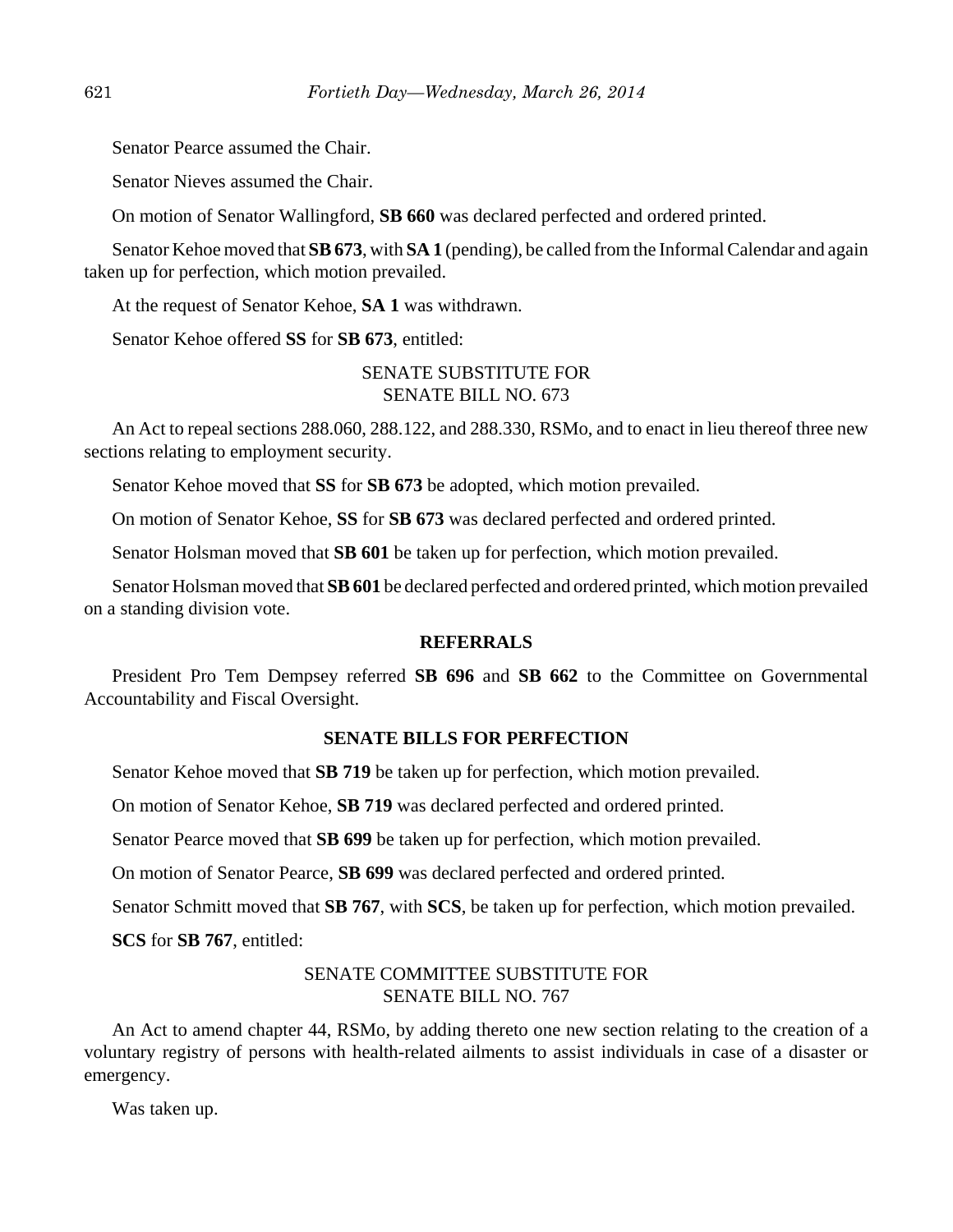Senator Schmitt moved that **SCS** for **SB 767** be adopted.

Senator Schmitt offered **SS** for **SCS** for **SB 767**, entitled:

## SENATE SUBSTITUTE FOR SENATE COMMITTEE SUBSTITUTE FOR SENATE BILL NO. 767

An Act to amend chapter 44, RSMo, by adding thereto one new section relating to the creation of a voluntary registry of persons with health-related ailments to assist individuals in case of a disaster or emergency.

Senator Schmitt moved that **SS** for **SCS** for **SB 767** be adopted, which motion prevailed.

On motion of Senator Schmitt, **SS** for **SCS** for **SB 767** was declared perfected and ordered printed.

**SB 854**, with **SCS**, was placed on the Informal Calendar.

Senator Kraus moved that **SB 656** be taken up for perfection, which motion prevailed.

On motion of Senator Kraus, **SB 656** was declared perfected and ordered printed.

## **SECOND READING OF SENATE BILLS**

The following Bills and Joint Resolutions were read the 2nd time and referred to the Committees indicated:

**SB 951**––General Laws.

- **SB 952**––Judiciary and Civil and Criminal Jurisprudence.
- **SB 953**––Jobs, Economic Development and Local Government.
- **SB 954**––Transportation and Infrastructure.
- **SB 955**––Financial and Governmental Organizations and Elections.
- **SB 956**––Veterans' Affairs and Health.

**SB 957**––Progress and Development.

**SB 958**––Ways and Means.

**SB 959**––Progress and Development.

- **SB 960**––Jobs, Economic Development and Local Government.
- **SB 961**––Jobs, Economic Development and Local Government.
- **SB 962**––Progress and Development.
- **SB 963**––Progress and Development.
- **SB 964**––Agriculture, Food Production and Outdoor Resources.
- **SB 965**––Commerce, Consumer Protection, Energy and the Environment.
- **SB 966**––Rules, Joint Rules, Resolutions and Ethics.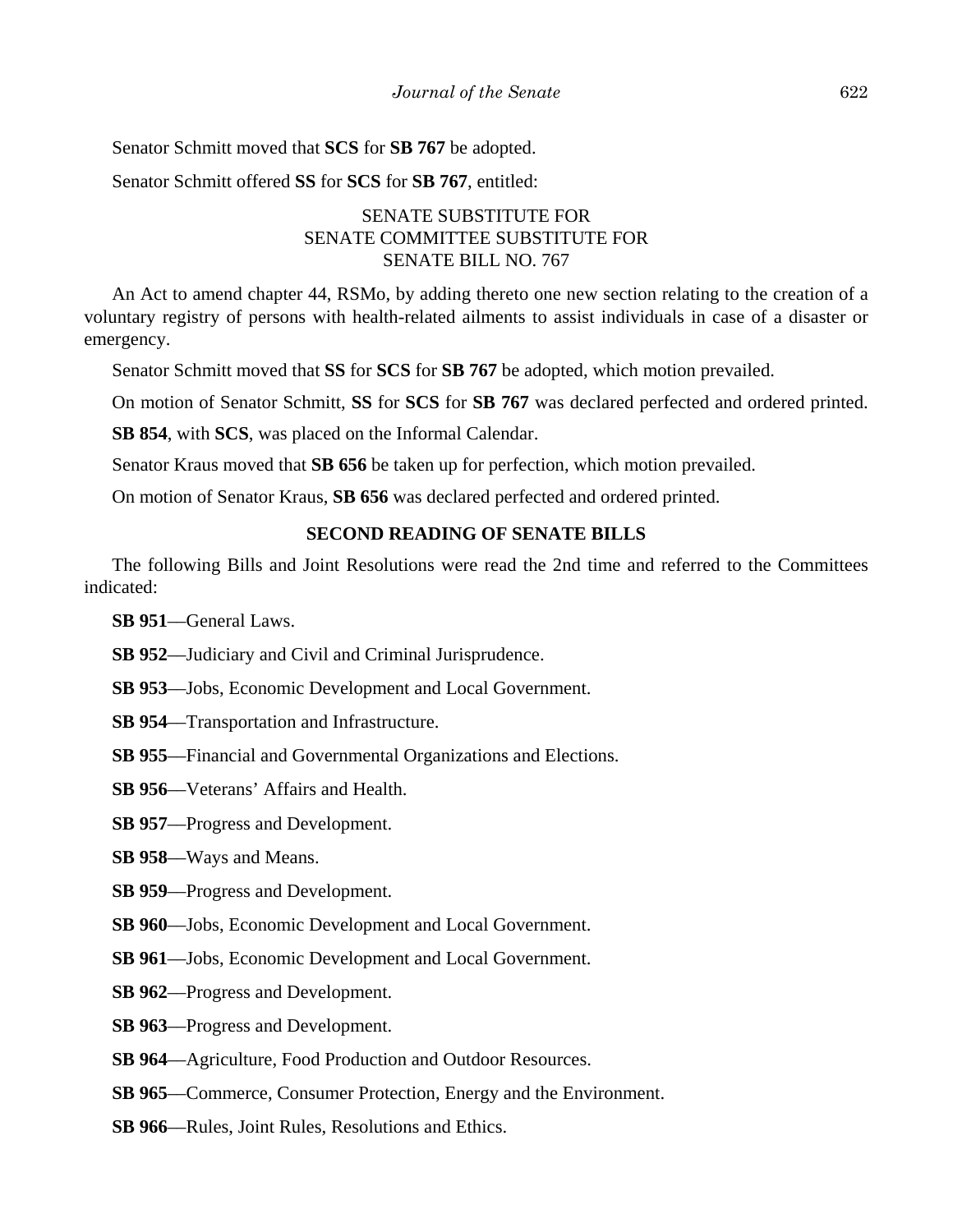- **SB 967**––Jobs, Economic Development and Local Government.
- **SB 968**––Commerce, Consumer Protection, Energy and the Environment.
- **SB 969**––Small Business, Insurance and Industry.
- **SB 970**––Transportation and Infrastructure.
- **SB 971**––Judiciary and Civil and Criminal Jurisprudence.
- **SB 972**––Judiciary and Civil and Criminal Jurisprudence.
- **SB 973**––Seniors, Families and Pensions.
- **SB 974**––Veterans' Affairs and Health.
- **SB 975**––Judiciary and Civil and Criminal Jurisprudence.
- **SB 976**—Judiciary and Civil and Criminal Jurisprudence.
- **SB 977**––Veterans' Affairs and Health.
- **SB 978**––Judiciary and Civil and Criminal Jurisprudence.
- **SB 979**––Small Business, Insurance and Industry.
- **SB 980**––Seniors, Families and Pensions.
- **SB 981**––Governmental Accountability and Fiscal Oversight.
- **SB 982**––Judiciary and Civil and Criminal Jurisprudence.
- **SB 983**––Jobs, Economic Development and Local Government.
- **SB 984**––Education.
- **SB 985**––Judiciary and Civil and Criminal Jurisprudence.
- **SB 986**––Financial and Governmental Organizations and Elections.
- **SB 987**––Transportation and Infrastructure.
- **SB 988**––Financial and Governmental Organizations and Elections.
- **SB 989**––Education.
- **SB 990**––Seniors, Families and Pensions.
- **SB 991**––Jobs, Economic Development and Local Government.
- **SB 992**––Rules, Joint Rules, Resolutions and Ethics.
- **SB 993**––Education.
- **SB 994**––Jobs, Economic Development and Local Government.
- **SB 995**––Governmental Accountability and Fiscal Oversight.
- **SJR 49**––Ways and Means.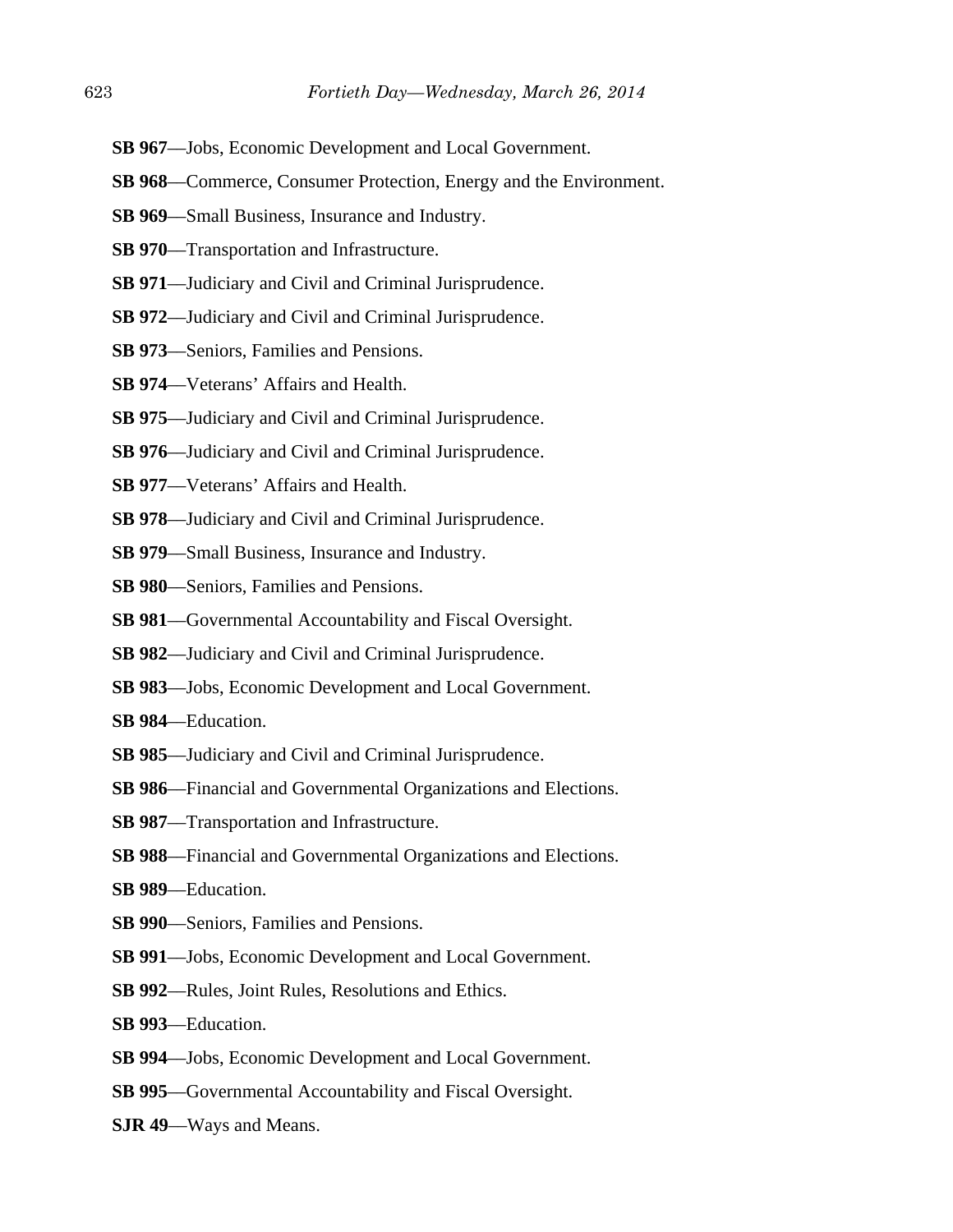**SJR 50**––Financial and Governmental Organizations and Elections.

**SJR 51**––Rules, Joint Rules, Resolutions and Ethics.

**SJR 52––Governmental Accountability and Fiscal Oversight.** 

**SJR 53**––Governmental Accountability and Fiscal Oversight.

**SJR 54**––Rules, Joint Rules, Resolutions and Ethics.

**SJR 55**––Education.

**SJR 56**––Transportation and Infrastructure.

**SJR 57**––Ways and Means.

On motion of Senator Richard, the Senate recessed until 5:00 p.m.

#### **RECESS**

The time of recess having expired, the Senate was called to order by Senator Kehoe.

#### **RESOLUTIONS**

Senator Munzlinger offered Senate Resolution No. 1650, regarding Mary Perkins, Louisiana, which was adopted.

Senator Cunningham offered Senate Resolution No. 1651, regarding Sergeant Martin K. "Marty" Elmore, Houston, which was adopted.

Senator Parson offered Senate Resolution No. 1652, regarding the Fiftieth Wedding Anniversary of Mr. and Mrs. Eugene Beckman, Cole Camp, which was adopted.

#### **REPORTS OF STANDING COMMITTEES**

Senator Richard, Chairman of the Committee on Rules, Joint Rules, Resolutions and Ethics, submitted the following reports:

Mr. President: Your Committee on Rules, Joint Rules, Resolutions and Ethics, to which were referred **SB 601**; **SB 656**; **SB 660**; **SS** for **SB 673**; **SB 699**; **SB 719**; and **SS** for **SCS** for **SB 767**, begs leave to report that it has examined the same and finds that the bills have been truly perfected and that the printed copies furnished the Senators are correct.

#### **MESSAGES FROM THE HOUSE**

The following message was received from the House of Representatives through its Chief Clerk:

Mr. President: I am instructed by the House of Representatives to inform the Senate that the House refuses to adopt **SCS** for **HB 2014** and requests the Senate to recede from its position and failing to do so grant the House a conference thereon.

#### **PRIVILEGED MOTIONS**

Senator Schaefer moved that the Senate refuse to recede from its position on **SCS** for **HB 2014** and grant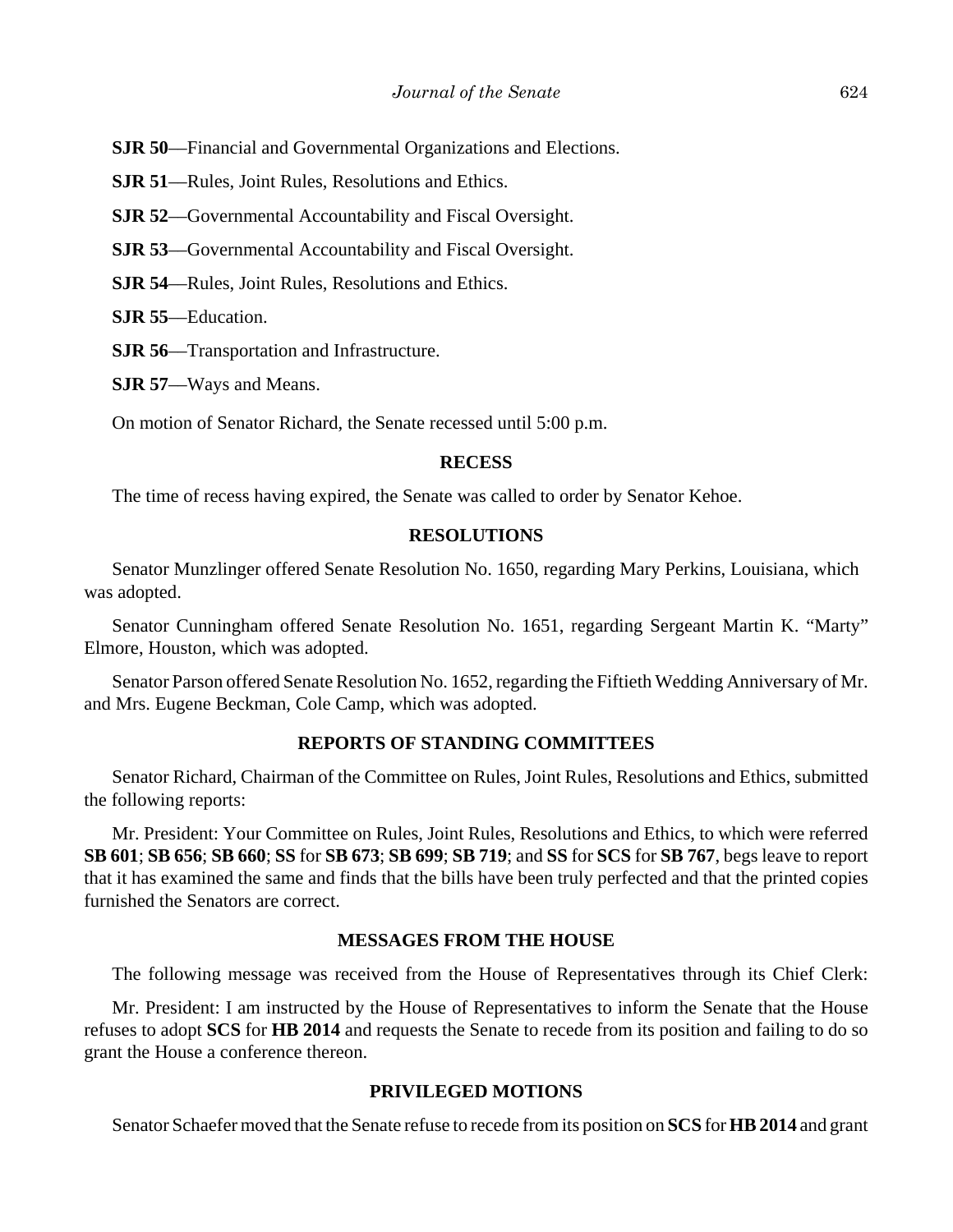the House a conference thereon, which motion prevailed.

#### **SENATE BILLS FOR PERFECTION**

Senator Kraus moved that **SB 509** and **SB 496**, with **SCS**, **SS No. 2** for **SCS** and **SA 1** (pending), be called from the Informal Calendar and again taken up for perfection, which motion prevailed.

At the request of Senator Kraus, **SS No. 2** for **SCS** for **SBs 509** and **496** was withdrawn rendering **SA 1** moot.

Senator Kraus offered **SS No. 3** for **SCS** for **SBs 509** and **496**, entitled:

## SENATE SUBSTITUTE NO. 3 FOR SENATE COMMITTEE SUBSTITUTE FOR SENATE BILLS NOS. 509 and 496

An Act to repeal sections 143.011, 143.021, and 143.151, RSMo, and to enact in lieu thereof four new sections relating to income taxes.

Senator Kraus moved that **SS No. 3** for **SCS** for **SBs 509** and **496** be adopted.

Senator Lamping offered **SA 1**:

#### SENATE AMENDMENT NO. 1

Amend Senate Substitute No. 3 for Senate Committee Substitute for Senate Bills Nos. 509 and 496, Page 3, Section 143.011, Lines 3-6, by striking all of said lines and inserting in lieu thereof the following: "**effectuate the provisions of this subsection. The bracket for income subject to the top rate of tax shall be eliminated once the top rate of tax has been reduced to five and one-half of a percent.**

**3. Beginning with the 2017 calendar year, the brackets of Missouri taxable income identified in subsection 1 of this section shall be adjusted annually by the percent increase in inflation. The director shall publish such brackets annually beginning on or after October 1, 2016. Modifications to the brackets shall take effect on January first of each calendar year and shall apply to tax years beginning on or after the effective date of the new brackets.**

**4. As used in this section, the following terms mean:**

**(1) "Percent increase in inflation", the percentage, if any, by which the CPI for the preceding calendar year exceeds the CPI for the year beginning September 1, 2014, and ending August 31, 2015;**

**(2) "CPI for the preceding calendar year", the average of the CPI as of the close of the twelve month period ending on August thirty-first of such calendar year;**

**(3) "CPI", the Consumer Price Index for All Urban Consumers for the United States as reported by the Bureau of Labor Statistics, or its successor index.**"; and

Further amend said bill, Pages 3-4, Section 143.021, by striking all of said section and inserting in lieu thereof the following:

"143.021. Every resident having a taxable income **[**of less than nine thousand dollars**]** shall determine his **or her** tax from **[**a tax table prescribed by the director of revenue and based upon**]** the rates provided in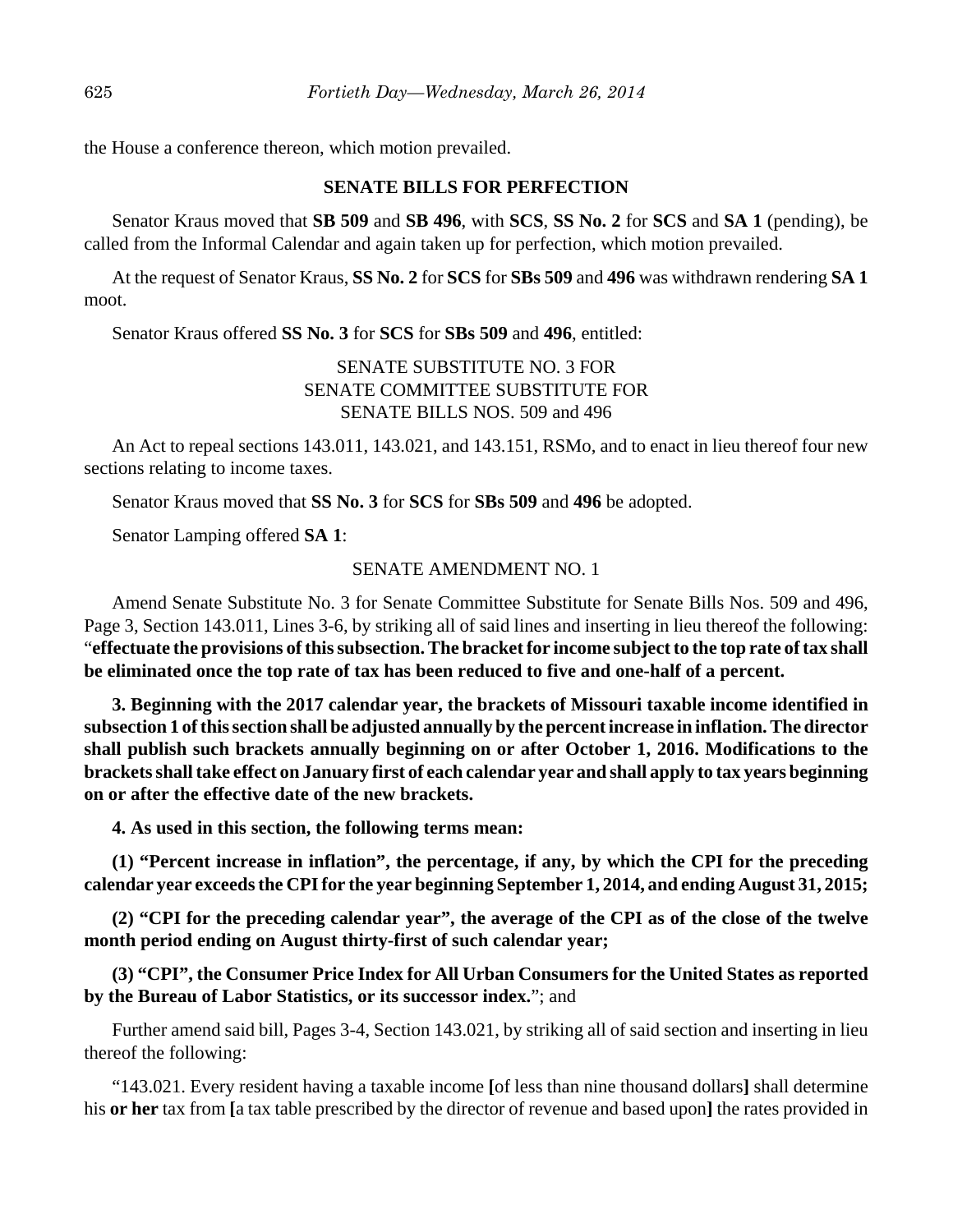section 143.011. **[**The tax table shall be on the basis of one hundred dollar increments of taxable income below nine thousand dollars. The tax provided in the table shall be the amount rounded to the nearest whole dollar by applying the rates in section 143.011 to the taxable income at the midpoint of each increment, except**]** there shall be no tax on a taxable income of less than one hundred dollars. **[**Every resident having a taxable income of nine thousand dollars or more shall determine his tax from the rate provided in section 143.011.**]**".

Senator Lamping moved that the above amendment be adopted, which motion prevailed.

Senator Kraus moved that **SS No. 3** for **SCS** for **SBs 509** and **496**, as amended, be adopted, which motion prevailed.

On motion of Senator Kraus, **SS No. 3** for **SCS** for **SBs 509** and **496**, as amended, was declared perfected and ordered printed.

Senator Kraus moved that **SB 599**, with **SCS**, be taken up for perfection, which motion prevailed.

**SCS** for **SB 599**, entitled:

#### SENATE COMMITTEE SUBSTITUTE FOR SENATE BILL NO. 599

An Act to amend chapter 43, RSMo, by adding thereto one new section relating to automated license plate reader systems, with penalty provisions.

Was taken up.

Senator Kraus moved that **SCS** for **SB 599** be adopted.

Senator Kraus offered **SA 1**:

#### SENATE AMENDMENT NO. 1

Amend Senate Committee Substitute for Senate Bill No. 599, Page 1, Section 43.385, Line 17, by striking "subsection 4" and inserting in lieu thereof "**subsection 5**"; and further amend line 18, by inserting immediately after said line the following:

"**3. Data collected or retained through the use of an automated license plate reader system by a government entity shall not be shared with a state or federal government entity, except pursuant to:**

#### **(1) A preservation request under subsection 4 of this section; or**

**(2) A warrant under section 542.271.**"; and further amend said section by renumbering the remaining subsections accordingly; and

Further amend said bill and section, page 2, line 43, by striking "subsection 3" and inserting in lieu thereof "**subsection 4**".

Senator Kraus moved that the above amendment be adopted, which motion prevailed.

Senator Holsman offered **SA 2**, which was read:

#### SENATE AMENDMENT NO. 2

Amend Senate Committee Substitute for Senate Bill No. 599, Page 1, Section 43.385, Line 3, by striking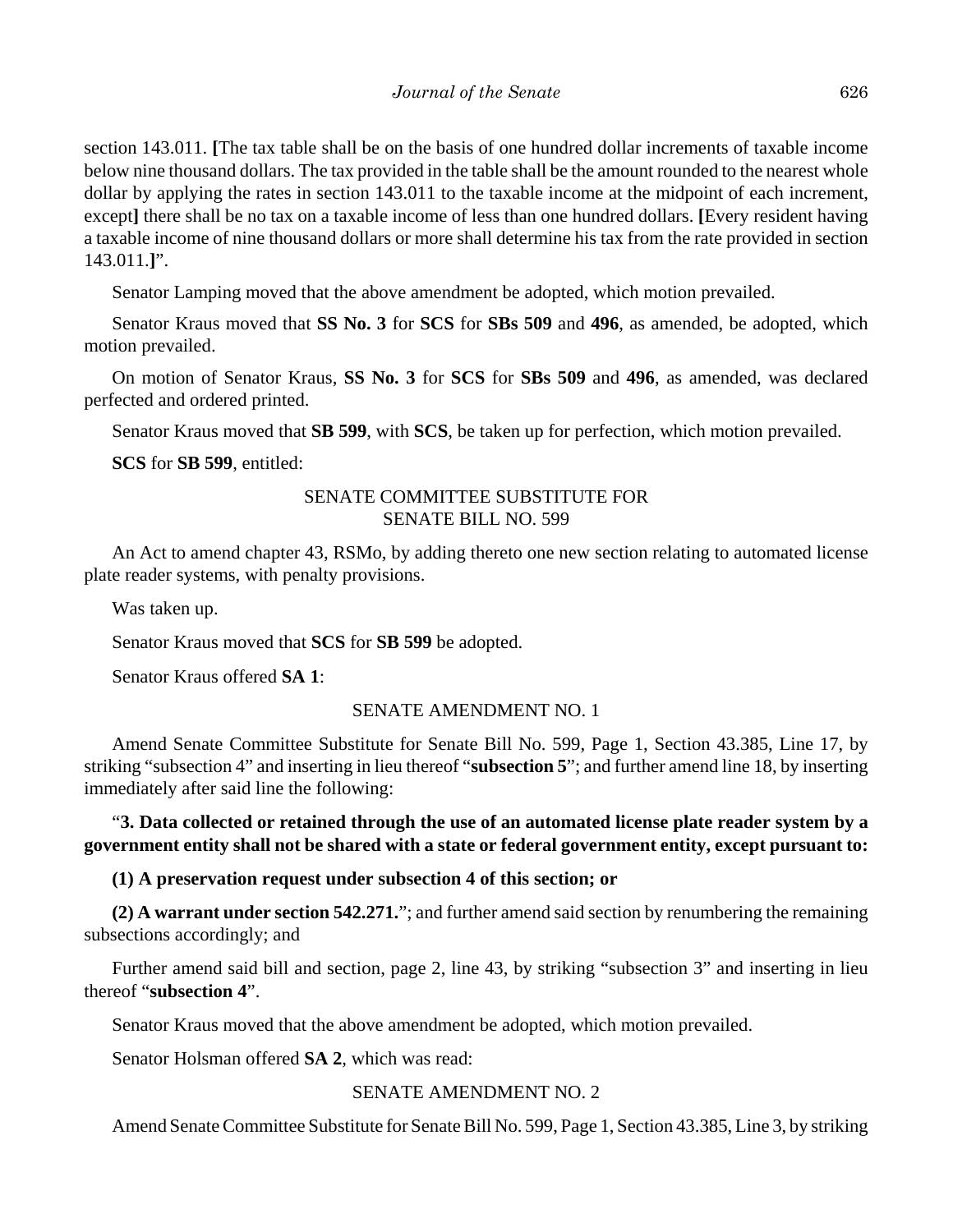the words "or fixed"; and

Further amend said bill and section, page 2, line 49 by inserting after all of said line the following:

#### "**6. No government entity shall use fixed or stationary high-speed cameras as part of an automated license plate reader system to capture license plate data.**"; and

Further renumber the remaining subsections accordingly.

Senator Holsman moved that the above amendment be adopted and requested a roll call vote be taken. He was joined in his request by Senators Nieves, Schaaf, Schaefer and Wallingford.

At the request of Senator Kraus, **SB 599**, with **SCS** and **SA 2** (pending), was placed on the Informal Calendar.

#### **REFERRALS**

President Pro Tem Dempsey referred **SB 727**; **SB 693**; **SS** for **SCS** for **SB 720**; and **SS** for **SB 673** to the Committee on Governmental Accountability and Fiscal Oversight.

## **INTRODUCTIONS OF GUESTS**

Senator Munzlinger introduced to the Senate, Dr. Chris Halliday and Michelle Mollick, A.T. Still University, Kirksville.

Senator Wallingford introduced to the Senate, Sonny Martin, Eric Hover and Gary Murphy, Southeast Missouri.

Senator Holsman introduced to the Senate, Carla O'Connor, Kansas City.

Senator Schaefer introduced to the Senate, Justin and Bennett Dyer, Columbia; and Bennett was made an honorary page.

Senator Sifton introduced to the Senate, Marilyn and Doug Beck, Affton.

Senator Brown introduced to the Senate, Goldie Spahn, St. Robert.

Senator Walsh introduced to the Senate, Jeff Aboussie, St. Louis; Alise Martiny, Kansas City; and Sean McGarvey, Washington, D.C.

Senator Cunningham introduced to the Senate, Greg Martin and Dan Weimer.

Senator Cunningham introduced to the Senate, Erika Kinder and Andrew Painter.

Senator Richard introduced to the Senate, Advisor Mark Laturner, and students: Rylee Hartwell, Laela Zaidi, Evan Blue, Emma Claybrook, Ashley Nicholson, Audrey Kanon, Kobe Collins and Veronica Wynhausen, Joplin High School.

Senator Brown introduced to the Senate, Gary Stevens and Marilyn Whittle, Rolla.

Senator Holsman introduced to the Senate, Amanda Hamker, Janie Crupper, Luke See, Lauren Lineweber and Joy Ginsburg, Kansas City.

Senator Schaaf introduced to the Senate, teacher Derek Frieling, and students: Cody Keesler, Grayson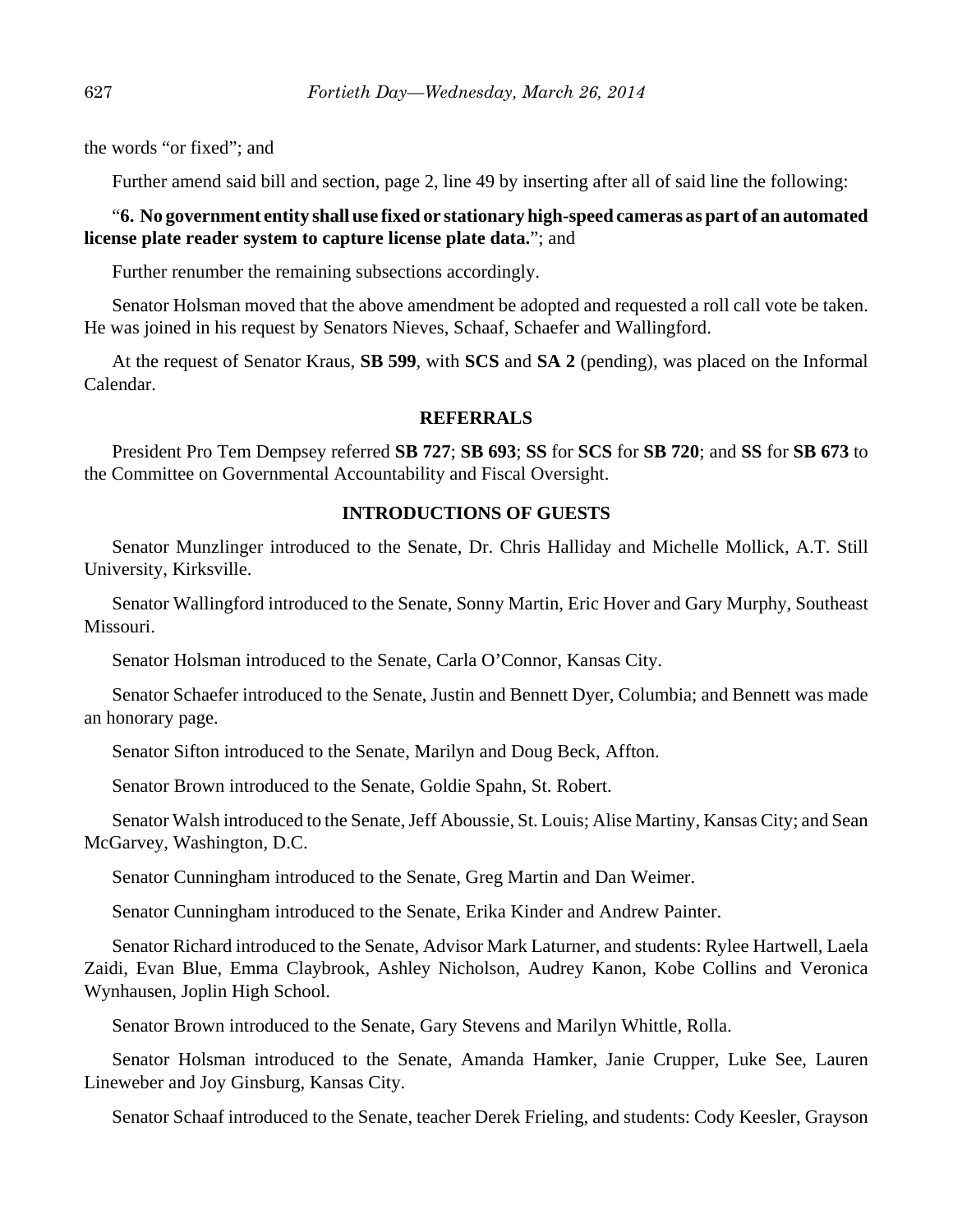Bosworth, Casey Jones, Cheyenne Curley, Kiesha Davis and Chasity Hughes, Lafayette High School, St. Joseph.

Senator Kehoe introduced to the Senate, teachers Laura VanDike and Dayna Limbach, and fourth grade students from Cole County R-5 School District.

Senator Lager introduced to the Senate, students from Maysville R-I School District.

Senator Wallingford introduced to the Senate, seventh and eighth grade students from Immanuel Lutheran School, Perryville.

Senator Pearce introduced to the Senate, Miss America 2008 Kirsten Haglund, Lisa and Josephine Roth, Jessica Stromsdorfer, and Bob and Annie Seal.

Senator Holsman introduced to the Senate, Rosie Davis and Tracy Pruitt, Hickman Mills School District, Kansas City.

Senator Libla introduced to the Senate, Connie Larrew, Poplar Bluff.

Senator Richard introduced to the Senate, students: Julio Basulto, Mary Benanidez, Joseline DeLeon, Juan Garcia, Rudy Gonzalez, Jennifer Mejia, Elizabeth Ordonez and Kathleen Paxtor, Carthage.

Senator Walsh introduced to the Senate, Timothy, Mary and George Peters, Warrenton.

On motion of Senator Richard, the Senate adjourned under the rules.

## SENATE CALENDAR \_\_\_\_\_\_

## FORTY-FIRST DAY–THURSDAY, MARCH 27, 2014 \_\_\_\_\_\_

#### FORMAL CALENDAR

#### HOUSE BILLS ON SECOND READING

HCS for HB 1510 HCS for HB 1044 HB 1081-McCaherty, et al HCS for HB 1085 HB 1126-Dugger and Entlicher HB 1197-Elmer HB 1206-Wilson HCS for HB 1217 HB 1270-Lant, et al HB 1301-Neth

HB 1468-Dohrman, et al HB 1616-Muntzel, et al HCS for HB 1079 HB 1087-Crawford and Franklin HB 1141-Love, et al HCS for HB 1201 HB 1222-Dugger HB 1238-Hinson HB 1361-Gosen and Wieland HCS for HB 1376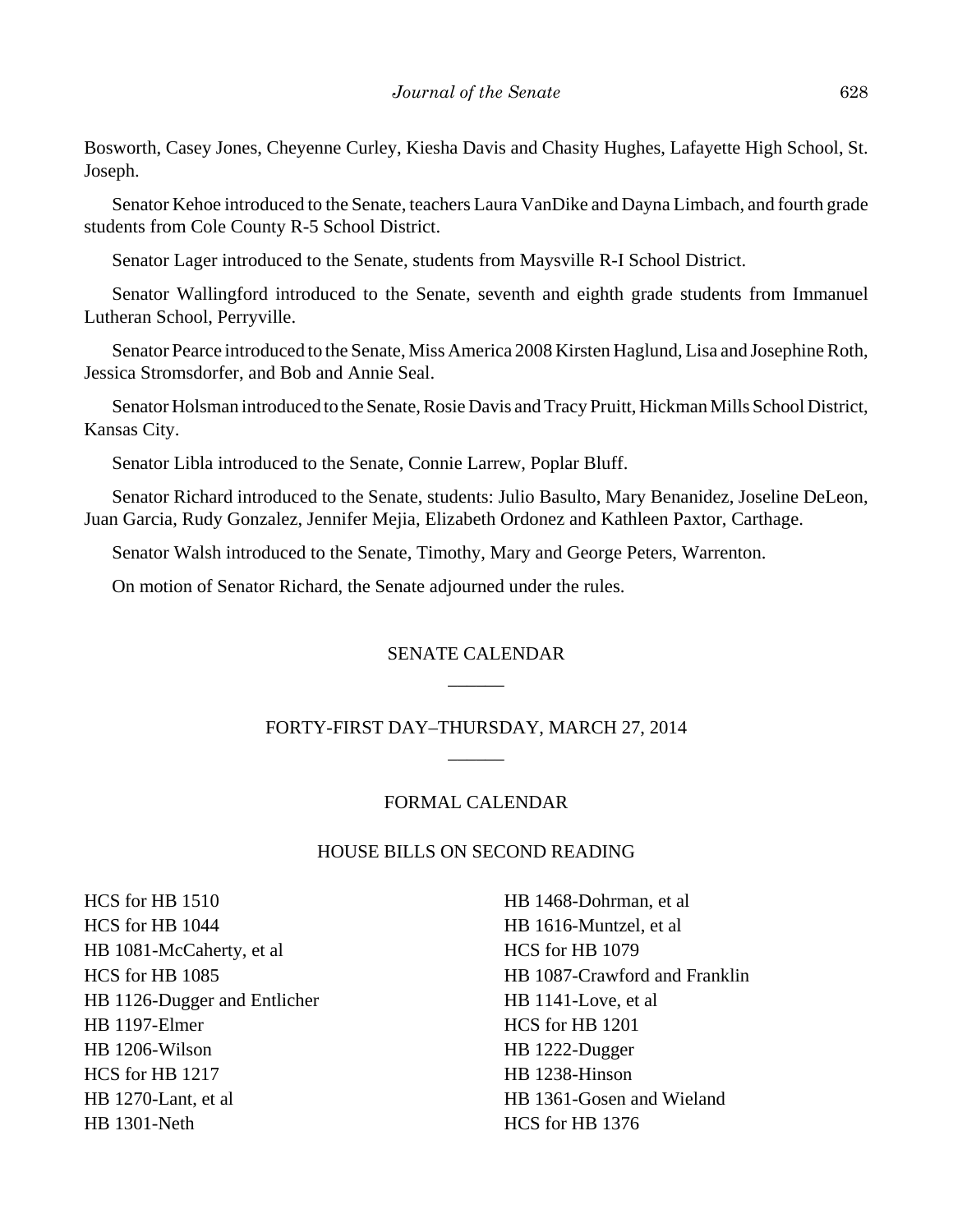HCS for HB 1523 HB 1268-Curtman, et al HB 1092-Lant, et al HCS for HJR 47 HB 1073-Dugger, et al HB 1110-Rowland HB 1359-Flanigan HCS for HBs 1646 & 1515 HCS for HB 1296 HB 1496-Reiboldt, et al HB 1173-Burlison, et al HCS for HB 1426 HCS for HRB 1298 HCS for HRB 1299 HCS for HB 1501 HCS for HBs 1310 & 1236 HCS for HB 1261 HB 1495-Torpey and Hicks HB 1435-Johnson HCS for HB 1459 HCS for HBs 1307 & 1313 HCS for HB 1192 HB 1271-Molendorp, et al HB 1483-Molendorp HB 1086-Gosen HB 1390-Thomson, et al HCS for HB 1710 HCS for HJR 56 HB 1506-Franklin, et al HB 1388-Cornejo, et al

HB 1573-Lauer, et al HB 1136-Dugger, et al HCS for HB 1156 HB 1411-Cross, et al HCS for HB 1559 HCS for HB 1902 HCS for HB 1610 HCS for HB 1410 HB 1132-Engler, et al HCS for HB 1557 HB 1455-Hoskins and Fraker HB 1337-Fitzwater, et al HB 1338-Fitzwater, et al HCS for HB 1644 HB 1532-Spencer and Hicks HCS for HB 1391 HB 1064-Grisamore HB 1442-Dunn, et al HB 1656-Neely and Hurst HB 1633-Franklin, et al HB 1190-Kelley (127), et al HCS for HB 1181 HCS for HB 1089 HCS for HB 1204 HB 1055-Johnson HCS for HB 1090 HCS for HB 1300 HB 1504-Zerr HB 1791-Fitzwater, et al HB 1802-Roorda and McCaherty

## THIRD READING OF SENATE BILLS

- 1. SS for SCS for SB 666-Schmitt (In Fiscal Oversight)
- 2. SCS for SB 623-Nieves (In Fiscal Oversight)
- 3. SS for SCS for SB 593-Sater
- 4. SS for SB 745-Munzlinger (In Fiscal Oversight)
- 5. SCS for SB 731-Nasheed
- 6. SCS for SRB 714-Lager
- 7. SCS for SB 675-Kehoe
- 8. SB 727-Chappelle-Nadal (In Fiscal Oversight)
- 9. SCS for SB 716-Brown
- 10. SB 696-Schaefer (In Fiscal Oversight)
- 11. SB 693-Parson (In Fiscal Oversight)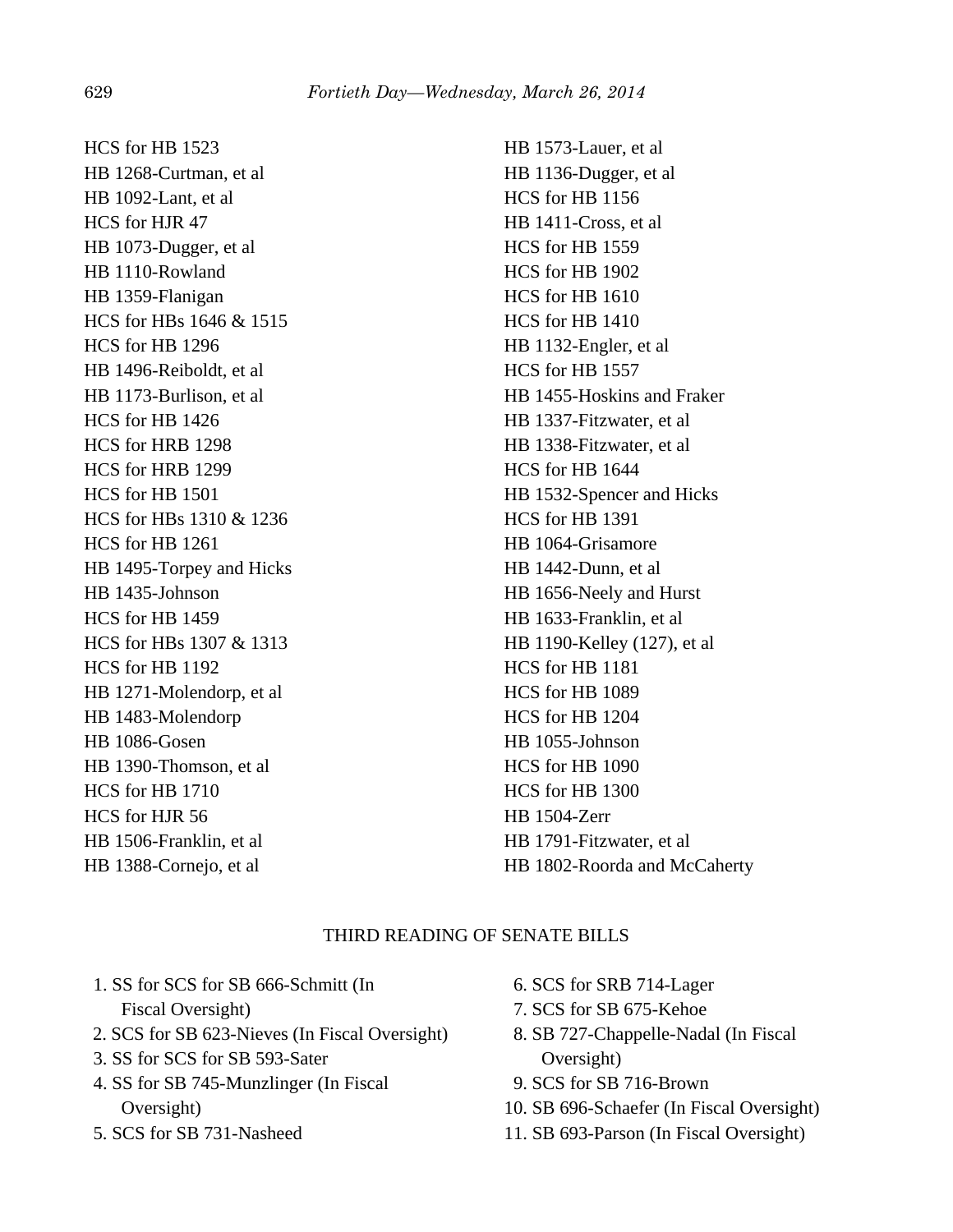- 12. SB 662-Kraus (In Fiscal Oversight)
- 13. SB 607-Dixon
- 14. SCS for SB 564-Chappelle-Nadal
- 15. SS for SCS for SB 720-Justus (In Fiscal Oversight)
- 16. SB 601-Holsman
- 17. SB 656-Kraus
- 18. SB 660-Wallingford
- 19. SS for SB 673-Kehoe (In Fiscal Oversight)
- 20. SB 699-Pearce
- 21. SB 719-Kehoe
- 22. SS for SCS for SB 767-Schmitt

#### SENATE BILLS FOR PERFECTION

- 1. SB 708-Sifton 2. SB 782-Romine 3. SB 499-Keaveny 4. SJR 27-Schaaf and Dixon, with SCS 5. SB 490-Lager and Kehoe, with SCS 6. SB 674-Kehoe 7. SB 644-LeVota 8. SB 680-Curls, with SCS
- 9. SB 829-Kraus, with SCS 10. SB 584-Dixon 11. SB 777-Nieves, with SCS 12. SB 739-Romine, with SCS 13. SB 553-Emery, with SCS 14. SB 707-Wasson, with SCS 15. SB 785-Kehoe, with SCS 16. SB 818-Kehoe

## INFORMAL CALENDAR

## THIRD READING OF SENATE BILLS

SS for SB 691-Wasson

## SENATE BILLS FOR PERFECTION

SB 491-Justus and Dixon, with SCS (pending) SB 501-Keaveny SB 518-Sater, with SCS, SA 2 & SA 1 to SA 2 (pending) SB 519-Sater, with SS & SA 1 (pending) SS for SB 543-Munzlinger SB 573-Munzlinger, with SCS SB 575-Dixon SB 589-Brown, with SCS, SA 2 & SA 1 to SA 2 (pending) SB 599-Kraus, with SCS & SA 2 (pending) SB 663-Munzlinger, with SCS

SB 692-Wasson, with SA 1 (pending) SB 712-Walsh, with SCS (pending) SB 723-Parson, with SCS & SA 1 (pending) SB 734-Cunningham SB 741-Rupp and Parson SB 790-Dixon, with SA 3 & point of order (pending) SB 814-Brown SB 854-Wasson, with SCS SJR 25-Lager SJR 34-Emery SJR 42-Schmitt